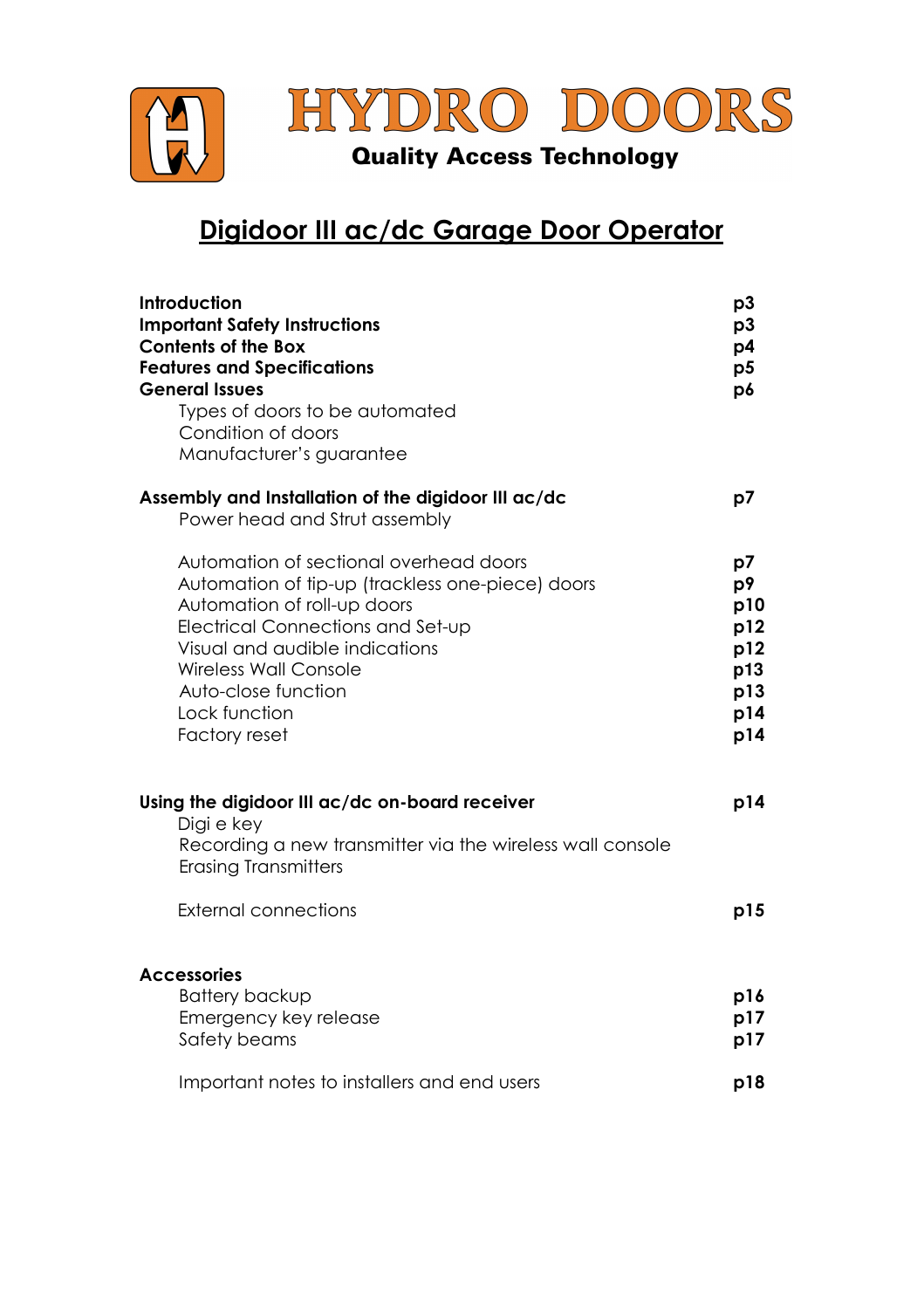# Introduction digidoor III ac/dc Garage Door Operator

Congratulations on selecting the digidoor III ac/dc Operator! This internal residential garage door automation system is designed for low maintenance, long-term reliable service, convenience and security.

Before you proceed, please read these instructions and the instructions on the emergency release cord carefully! Incorrect installation can lead to serious injury or damage!

# Important Safety Instructions!

Operate the door only while in view, free of obstructions and properly adjusted.

Keep adults, children and pets clear of the moving door.

Keep transmitter controls away from children.

Use caution when operating the manual release with the door open as it may fall, if the spring tension is not correct.

Frequently examine the door and operator for wear, damage and improper balance.

Ensure that a Hydro Doors accredited installer services the door regularly

Obstacle sensing is done electronically and must be properly adjusted. This aspect must be tested at least once a year.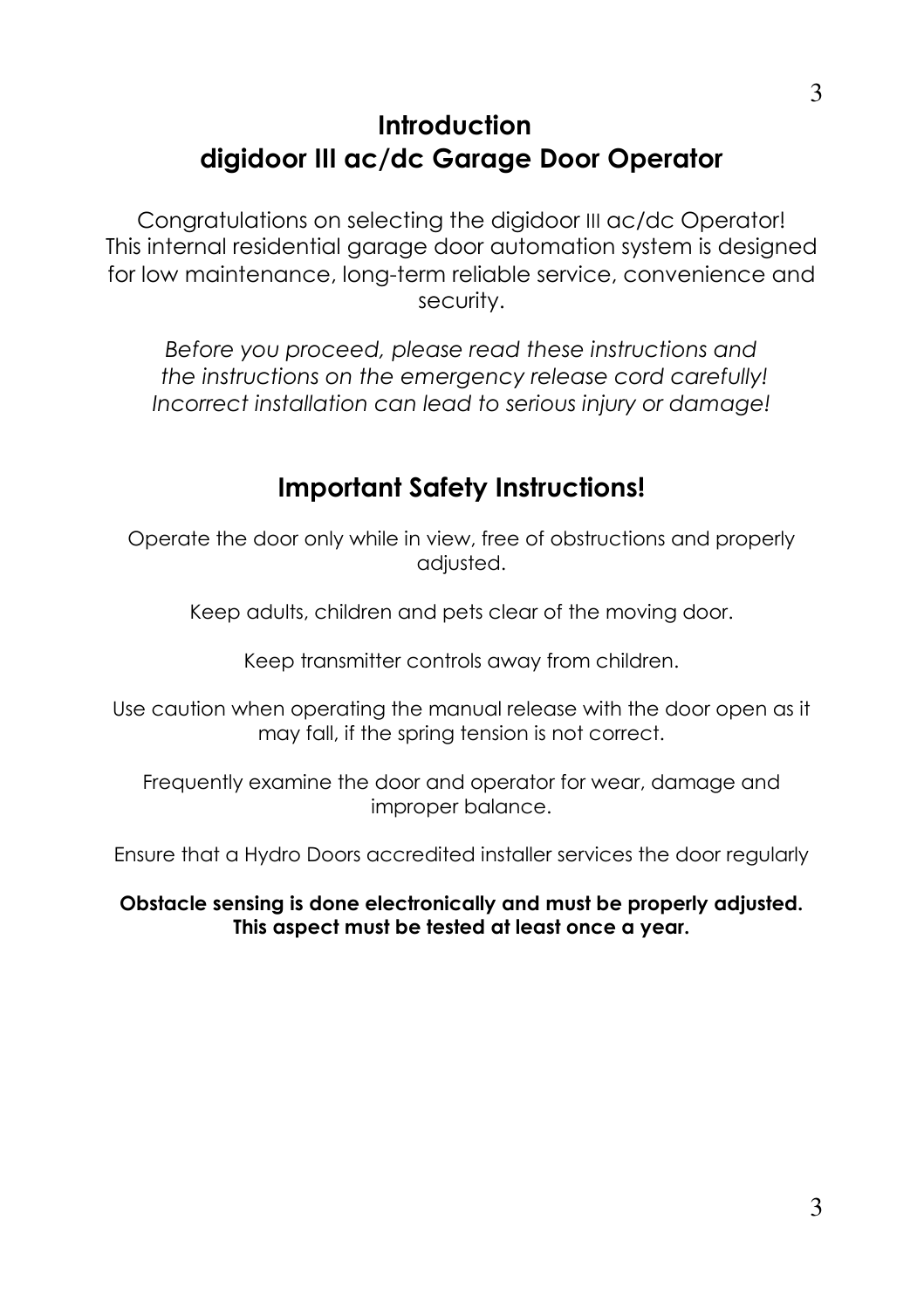# Contents of the Box

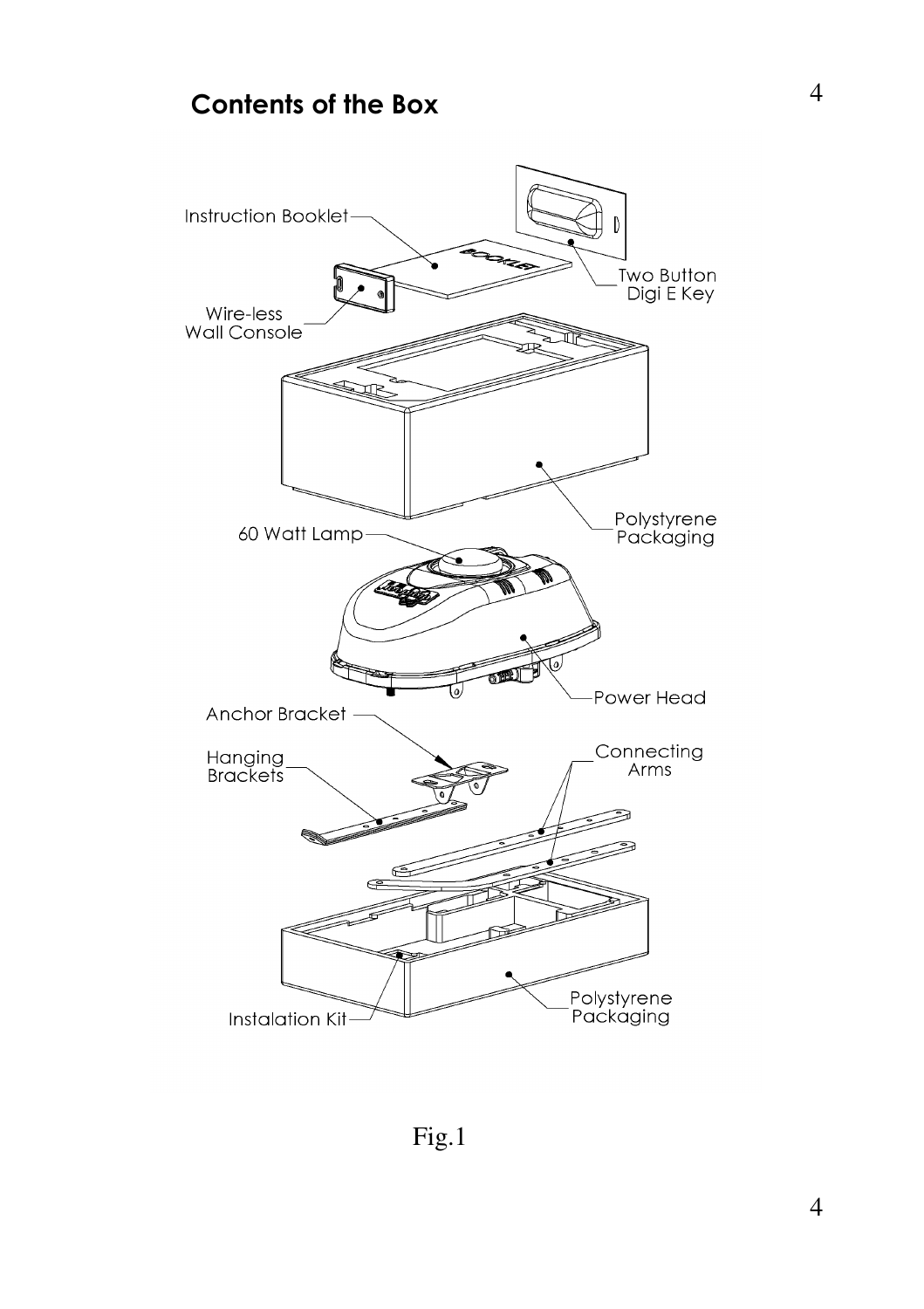### Features

24 Vdc Motor with integrated gearbox: A purpose-made 24vdc motor developed for the door industry, which has a greater power to weight ratio and greater efficiency than 12v motors, powers the digidoor III ac/dc.

Mains/Battery: 230Vac with 24V battery backup.

Controller: The controller is microprocessor based with a plug in printed circuit control board.

**Feature Selection:** Features are link-selected.

Integrated Receiver: A high performance receiver is integrated directly on the control board, supporting 28 users.

**Obstacle Sensing:** For added safety obstacle sensing is implemented in software and by means of adjustable current sensing.

Wireless Wall Console: The console eliminates the time-consuming wiring. It has buttons for Control, Light and Lock. Adding extra remotes via the console is easy.

Status Indicator: The digidoor III ac/dc has a prominent status indicator that shows whether in mains or battery mode, and if the lock function is on. Also indicates Setup Mode.

Audio Alert: To assist with Set-up and provide audible warnings.

Courtesy Lamp: Both versions of the 60-watt lamp may be used.

Adjustable Open-Position Stop: The strut incorporates an adjustable stop that limits the travel of the door in the open position. This is set during installation to provide a reference, and serves as a safety stop when the door is used manually.

Fast Operation: This operator achieves a fast operating speed, with ramp-up and ramp-down for smooth operation. Opening or closing of a standard sectional door can be achieved in approximately 16 seconds.

Supports Most Types of Safety Beams: A 24volt connection is provided, which 'times-out' in order to conserve battery power.

Auto-Close Mode: Auto close may be selected, and occurs 30 seconds after opening. Before auto-closing, the light flashes and an audible warning sounds for 10 seconds prior to closing.

Limits: The limits of the door travel are set automatically during the installation phase.

### **Specifications**

Supply Voltage: 220 Vac ±10% Maximum Current: 2Amp Operating Speed: 130mm/sec (Typical) Receiver Frequency: 433.92MHz Receiver Range: Greater than 25m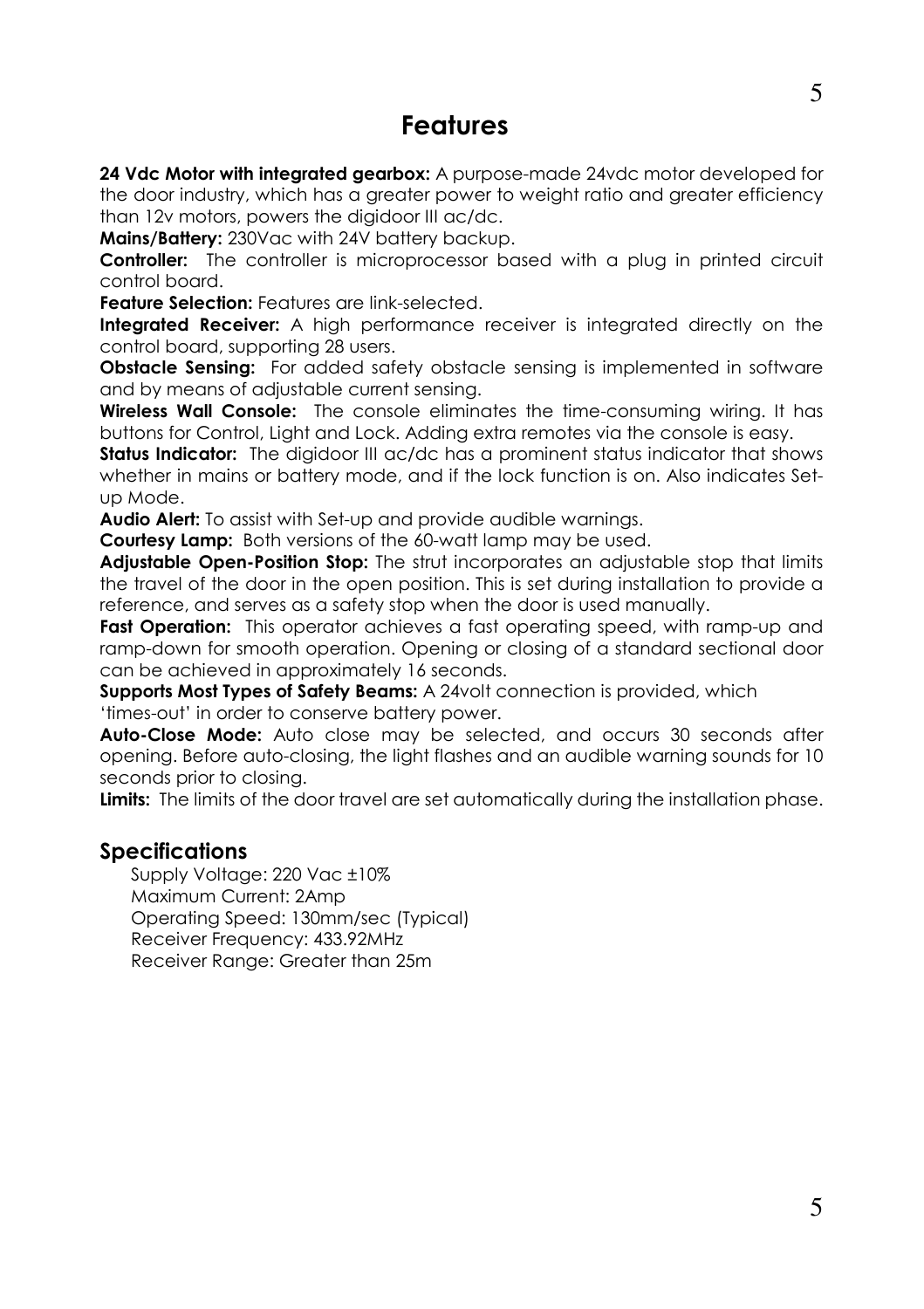### General Issues

#### Types of Doors that can be automated using the digidoor III ac/dc:

- Sectional overhead doors, single/double, steel or timber. Uses 3m Strut.
- Special Height Sectional overhead doors. Uses 3.6m Strut.
- Tip up doors, steel or timber. Uses 2,3m Strut.
- Roll-up doors single or double. Uses 2.36m Strut.

#### Condition of Doors:

For successful automation, a door should be in good working condition, i.e. it should be possible to open and close easily with one hand, be correctly sprung and run smoothly without sticking or binding. Torsion springs should be greased. Tracks should be well secured with correct clearances and be clean and free of grime. Badly worn hinges, rollers and bushings should be repaired or replaced. Remove all unnecessary ropes, brackets, levers, etc.

**Caution!** Garage doors, door springs, cables, pulleys, brackets and hardware are under extreme force and can cause serious personal injury.

Note! Most complaints of unsatisfactory garage door operation can be traced to problems with the door itself. The digidoor III ac/dc is not intended to correct any problems that are caused by an unbalanced or binding door. When operated manually, a properly balanced door will stay at any point of its travel, while being supported entirely by its springs.

#### Manufacturers Guarantee

#### For optimum reliability and lifespan of your digidoor III ac/dc operator, have your garage door serviced regularly.

Hydro Doors warrants the first purchaser of digidoor III ac/dc, at the point of sale, that the product be free of any defects in materials and/or workmanship from the verifiable date of purchase. Upon receipt of the product the first purchaser is under obligation to check the product for any visible defects.

**Warranty Period:** If the first purchaser is the end user who undertakes the installation themselves or employs the services of an installer who is not accredited the warranty period will be 12 months. If the first purchaser is a company utilizing an accredited professional installer the warranty period will be 36 months.

**Warranty Terms:** Damage to the product caused by Lightning, Power surges or incorrect installation is excluded.

The warranty shall constitute the sole remedy available under law to the purchaser for any damages related to or resulting from a defective part and/or product.

The warranty is strictly limited to the reparation or replacement of the parts of this product, which are found to be defective. The warranty does not cover any defect caused by unreasonable use (including use not in complete accordance with the digidoor III ac/dc installation/owners manual). The warrantor will repair, or at its option replace, any device within the operator, which is determined to be defective in materials and/or workmanship at no cost to the owner for the repair and/or replacement part. Defective parts will be repaired or replaced with new or factory rebuilt parts at the manufacturers discretion.

The warrantor shall not be liable for consequential or incidental damage to property or person. No representative or person is authorized to assume for Hydro Doors any other liability in connection with the sale of this product. For warranty service or shipping instructions contact the nearest Hydro Door branch. All items must be sent to Hydro Doors for service at the owner's expense.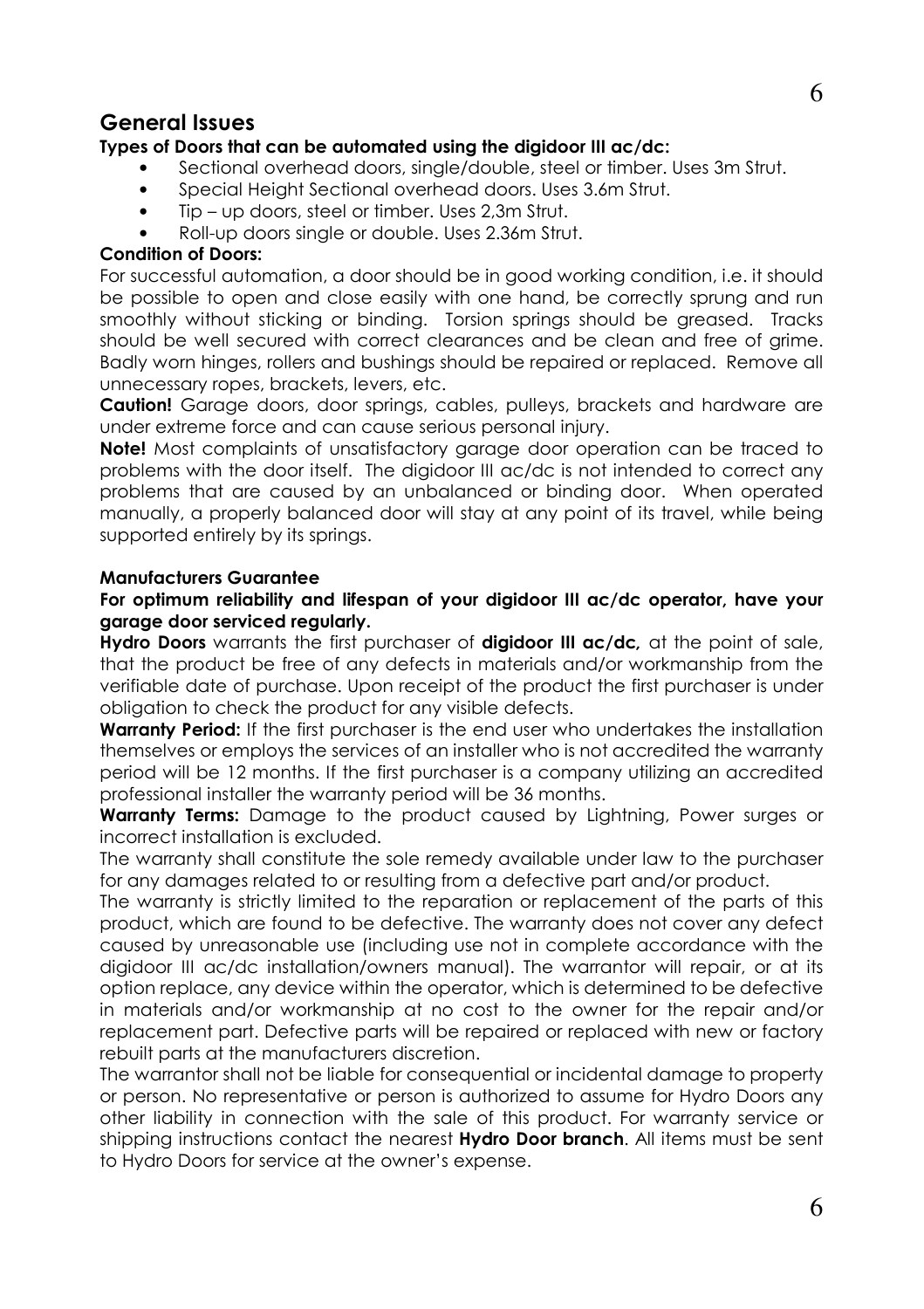## Assembly **Fitting the digidoor III ac/dc Power Head to the Strut**

Note: For Roll-up Doors refer to page 11

- 1. Ensure that the bullet fitting in the chain drive is opposite the tested sticker on the Strut. (Approximately 600 mm from the closed end)
- 2. While aligning the motor shaft with the sprocket, fit the strut to the power head. Fit the two mounting saddles and secure them with the M6 bolts provided. See Fig. 2
- 3. Install the digidoor III ac/dc as shown on Page 10 for a single-piece Tip-up door, or for a Sectional door as follows:

## Automating a Sectional Overhead Door

(Timber, Steel or Fibre Glass, Single and Double)

With the door closed, extend and mark the vertical centre line of the door on the wall above the door. Mark the cross line 50mm above the highest point of the top edge of the door in its travel. Place the anchor bracket on the wall and align. Mark the position of the mounting holes, and secure the anchor bracket to the wall. **Important!** This bracket handles all the operating forces.

Secure the foot-end of the Drive Strut assembly to the anchor bracket while supporting the motor.

Open the door and vertically align the Drive Strut assembly to the door centre line. Prop the unit up to a horizontal position. Determine the length of the hanging brackets needed to make a triangular fixing. Fit the hanging brackets to align with a joist, batten or concrete member, as close to the power head as possible.

**Note!** The Hanging Brackets may be angled forwards or backwards, and secured to either the front or rear mounting lugs.

With the door closed, pull the carriage release cord. Mount the door bracket to the inside face of the door, in the centre and level with the top roller of the door. Fit the curved door arm to the bracket and the straight arm to the carriage. Overlap the arms so that the short section of the **curved arm** is horizontal, and securely bolt them in two places.

With the door in the open position, move the Open Stop up against the Carriage and secure it in place by means of the Self-Drilling screw provided.

Refer to Electrical Connections and Set-up, Page 12.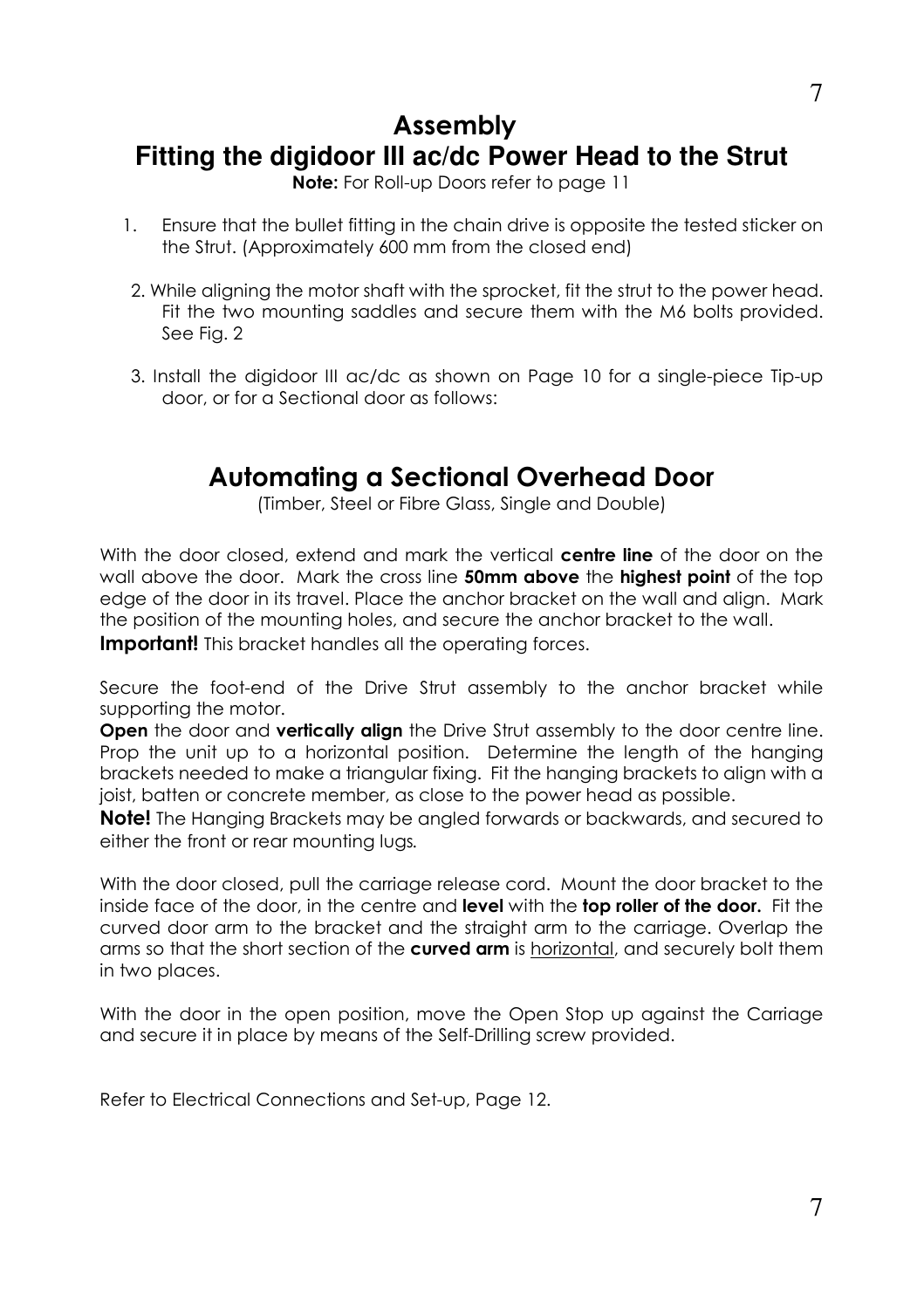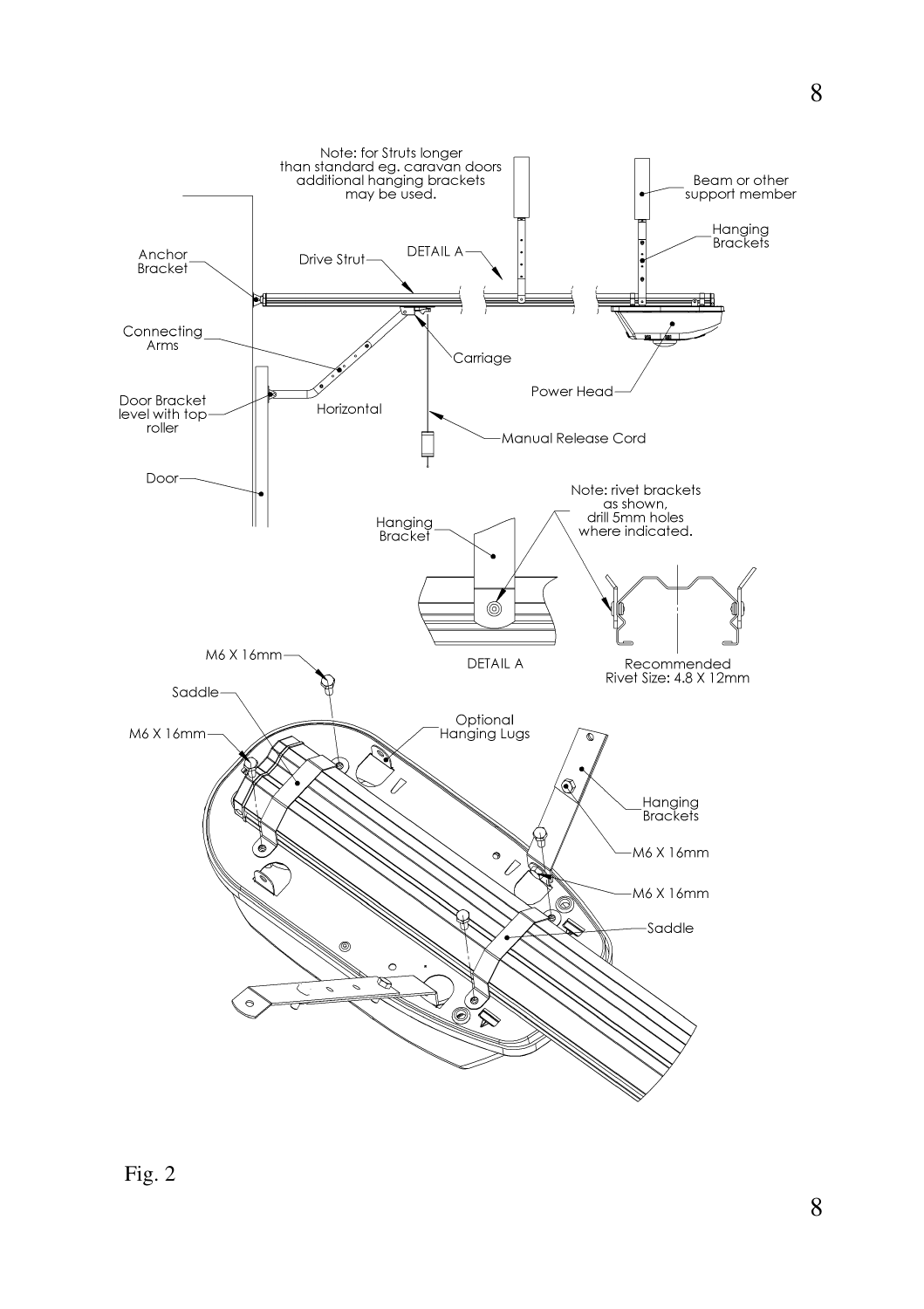## Automating a Trackless One-Piece Door

(Tip–up Doors, Single and Double)

Extend and mark the vertical centre line of the door on the wall above the door. Make a mark on the centre line between **300mm and 400mm** above the door.

Place the Anchor Bracket on the wall and align the bracket. Mark the position of the mounting holes, and secure the anchor bracket to the wall. **Important!** The anchor bracket handles all the operating forces.

Secure the foot-end of the Drive Strut assembly to the anchor bracket while supporting the motor end.

Open the door and vertically align the Drive Strut assembly to the door centre line. While supporting the motor, ensure that the door's highest point of travel clears the Drive Strut assembly. Determine the length of the hanging bracket needed to make a triangular fixing. Fit the hanging brackets to align with a joist, batten or concrete member, as close to the power head as is conveniently possible. **Note!** The Hanging Brackets may be angled forwards or backwards, and secured to either the front or rear mounting lugs.

With the door closed, pull the carriage release cord. Mount the door bracket securely to the top edge of the door on the centre line. Connect the curved door arm to the carriage and the straight door arm to the door bracket. Caution! With the door in the closed position, slide the carriage towards the door and overlap the connecting door arms such that the arms form roughly a 45° angle to the door, and securely bolt them in two places.

With the door in the open position, move the Open Stop up against the Carriage and secure it in place by means of the Self-Drilling screw provided.



Refer to Electrical Connections and Set-up, Page 13.

9

Fig. 3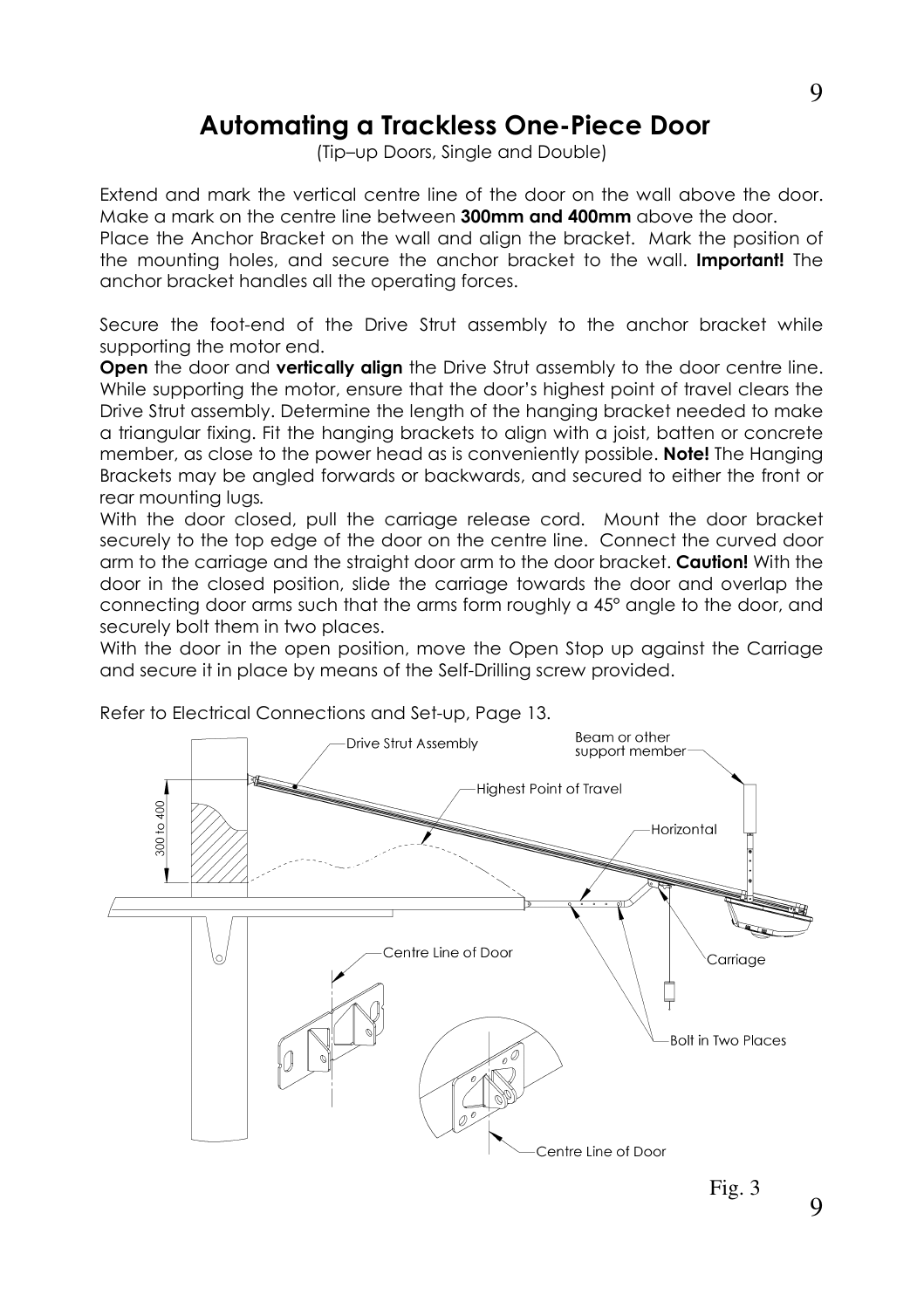## Automating Roll-up Doors

(Not roller-shutter)

Note! This requires a special Roll-up Kit, which is intended for automating single doors as well as two side-by-side doors, separated by a column of not more than 600mm. The kit suits most popular makes of roll-up doors.

### Before You Start!

Check that the shaft of the roll-up door is level. Ensure that the sidetracks are clean (free of grease and dirt) and undamaged (no bends or dents). Loosen the sidetracks and move them to create ample side-clearance between the edge of the door and the inside of the track, and re-tighten the fixing bolts. With the door fully closed, check that the large springs on the shaft over-head are well greased. This is **important!** Check the balance of the door. Ideally, when the door is moved by hand and left at any point, it should not rise or fall. Adjust the springs if necessary. **Caution!** Spring adjustment can be dangerous! If unsure how to proceed, consult the door supplier or an accredited door installer.

### Assembly of the digidoor III ac/dc Power Head to the Strut

- 1. Ensure that the bullet fitting in the chain drive is opposite the 'Tested' sticker on the Strut.
- 2. With the open side of the Drive Strut assembly upwards (chain visible), align the motor shaft with the sprocket and fit the strut so that the motor shaft passes through the hole in the strut. Secure the strut to the power-head with M6 bolts in the upper and lower positions. See fig. 4 on Page 12.

### **Important!** Reverse the Motor Direction.

Remove the Light and the outer cover from the Power Head and locate the two Spade connecters in the motor wires. Swap the motor wires from red/red, green/grey to red/grey, green/red.

### Assembly of the Roll-up Kit

The Roll-up kit consists of a wall-mount bracket, a "T"-piece, a crossbar, four doormount brackets and a pack of 'Pop' rivets. Fit the anchor bracket to the foot-end of the Drive Strut assembly. Secure the wall-mount bracket to the Power-head. Fit the flat bar of the 'T' –piece to the carriage and secure it with the M8 Bolt and Nyloc nut provided. Slide the crossbar through the 'T' -piece and place a door-mount bracket on each end of the crossbar, or two door-mount brackets in the case of a single door, one near the edge of the door and the other at the end of the crossbar.

### **Mounting**

Stand the unit next to the door and lean it against the wall. Position the doors at the same level as the crossbar. With the anchor bracket centered, move the unit towards the wall until the door-mounts touch the door. Mark the mounting holes in the anchor bracket, and set the machine aside. Drill and fit the masonry plugs in the floor. (Tip: Ensure the holes are clear before driving in the plugs, to avoid snapping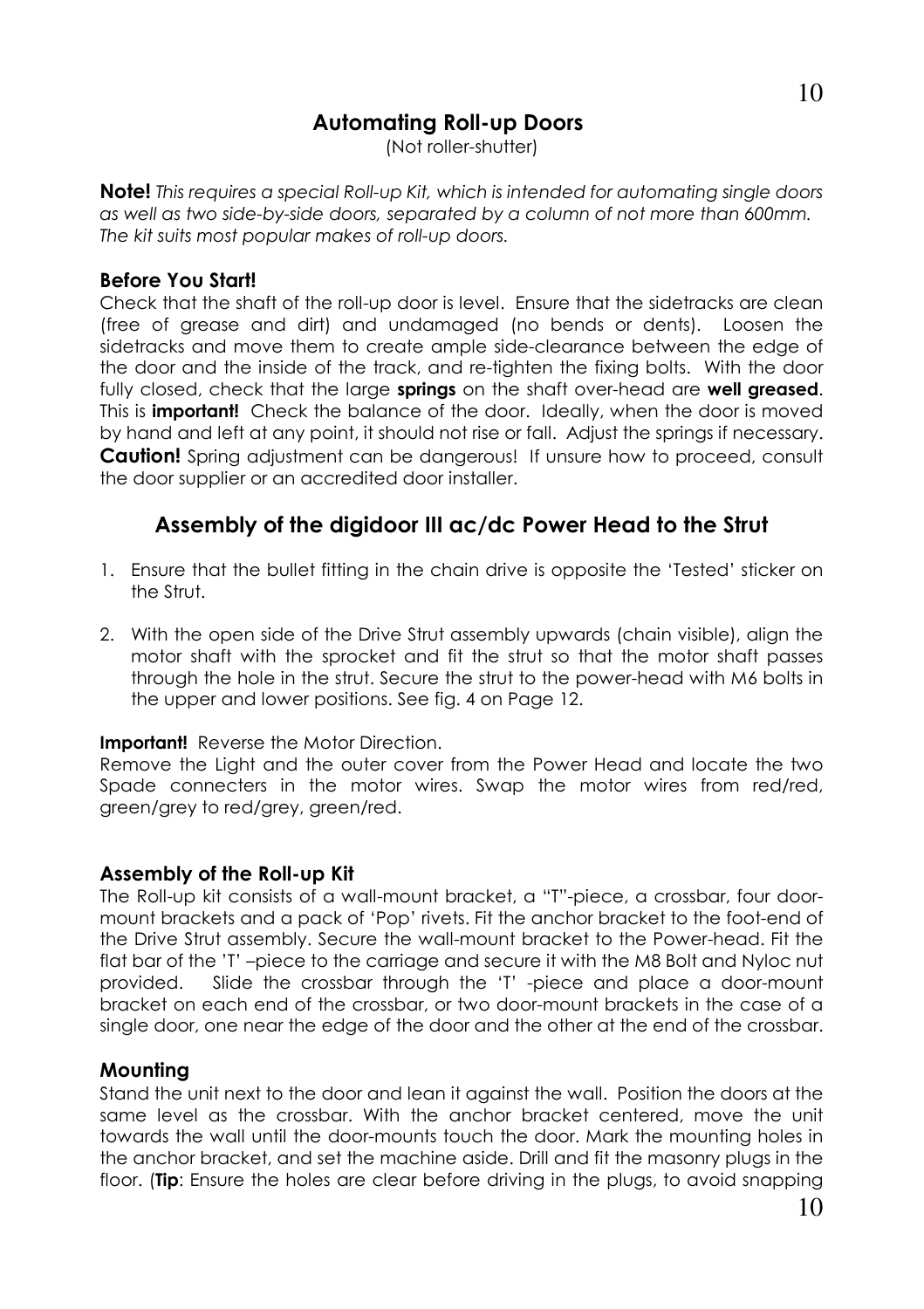the bolts later.) Re-position the machine and secure the anchor bracket to the floor. Position the door-mount brackets, one near the edge of the door and one at the end of the crossbar, and rivet them to the bottom member of the door. Pull the manual release cord (which should be shortened to about 50mm) and open the door fully by hand. With the door open, mark, drill and secure the wall-bracket to the wall. Tighten the setscrews of the wall-mount bracket.

**Important!** Springs to be greased, regularly checked and adjusted. If necessary, contact an Accredited Hydro Doors Installer.



Fig. 4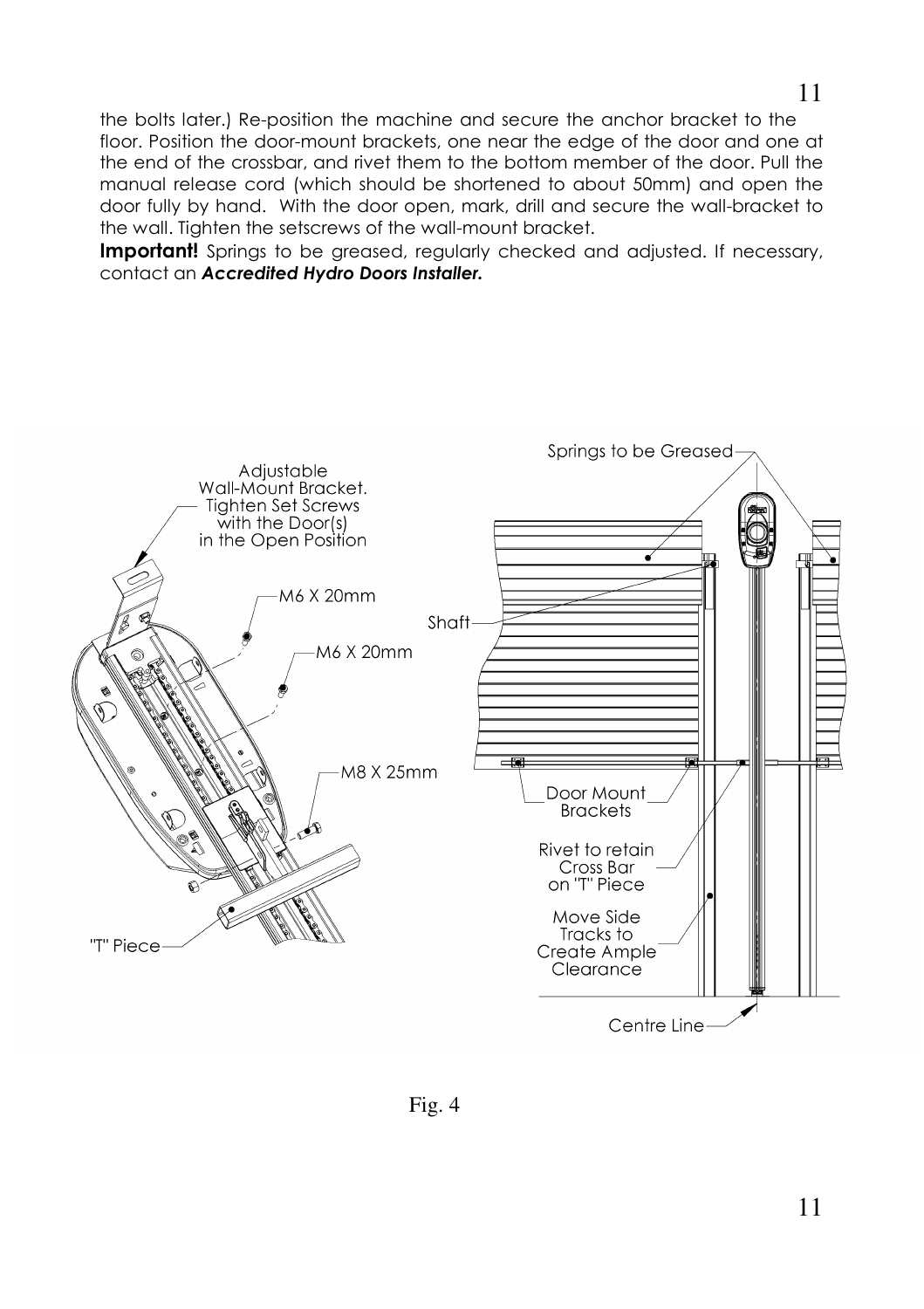# Electrical Connections and Set-up

Note 1: If the Set-up needs to be repeated for any reason, refer to Factory Reset p15. Note 2: If Mains supply is not available during installation, press the 'Power Up Button' to make use of battery power for Set-up. Refer to Fig. 6 on p16.

The digidoor III ac/dc is fitted with a power cord and a 15Amp moulded plug. Plug this into a suitably positioned power socket, and:

- 1. Close the door manually then ensure that the manual lever is in the engaged position (Latch Lever horizontal), and move the door by hand until it engages with the operator.
- 2. Switch the power on. The controller will beep and the indicator will flash amber. (The indicator flashes amber during set-up mode.)
- 3. The obstacle limit is set to maximum by the factory and can be left in this position for initial setup unless a very lightweight door is used, in which case a lower force may be used during installation.
- 4. Press the Enter button (For a lightweight door press Enter Twice). The door will close slowly until the floor is reached. (Note: This process can be stopped, if necessary, by pressing the Enter button again, and a further press will continue or restart it.) The door will then open slowly until the open position is reached. The controller will beep and the door will close and open at normal speed. The controller will beep twice to indicate that the limits have been established.
- 5. To learn the first wall console (master), press the Enter button. The controller will beep and the indicator will flash amber rapidly.
- 6. Press the Operate button on the Wall Console. The controller will beep.
- 7. To confirm, press the Operate button on the Wall Console again. The controller will beep four times to show that set-up is complete, and the indicator will show green (Ready).
- 8. Adjust the Obstacle Sensing by means of the trimmer shown in Fig.17, while physically checking the force of the door on the shoulder. Also check that the door is able to sense a block 40mm high placed on the floor in the centre of the door. **Note**: This test should be repeated once a year.
- 9. If batteries are fitted as standard, connect these to the control board by plugging in the two-way connector as shown in Fig. 6 on Page 18.
- 10. To complete the installation check that the door operates reliably and inform the client/user of the safety features and the manual override procedure.

| <b>Visual Indication</b>                   | Feature                       |  |
|--------------------------------------------|-------------------------------|--|
| LED indicator = Green                      | Mains power on                |  |
| LED indicator = Green flashing             | Main off – running on battery |  |
| LED indicator = Red                        | Door locked                   |  |
| LED indicator = Red flashing               | Battery voltage low           |  |
| <b>Audible Indication</b>                  |                               |  |
| Single beep and lamp flash when attempting | Door in locked mode           |  |
| to operate door                            |                               |  |
| Double beep while attempting to close door | Beam obstructed or not        |  |
|                                            | functional                    |  |

## Visual and audible indications:

12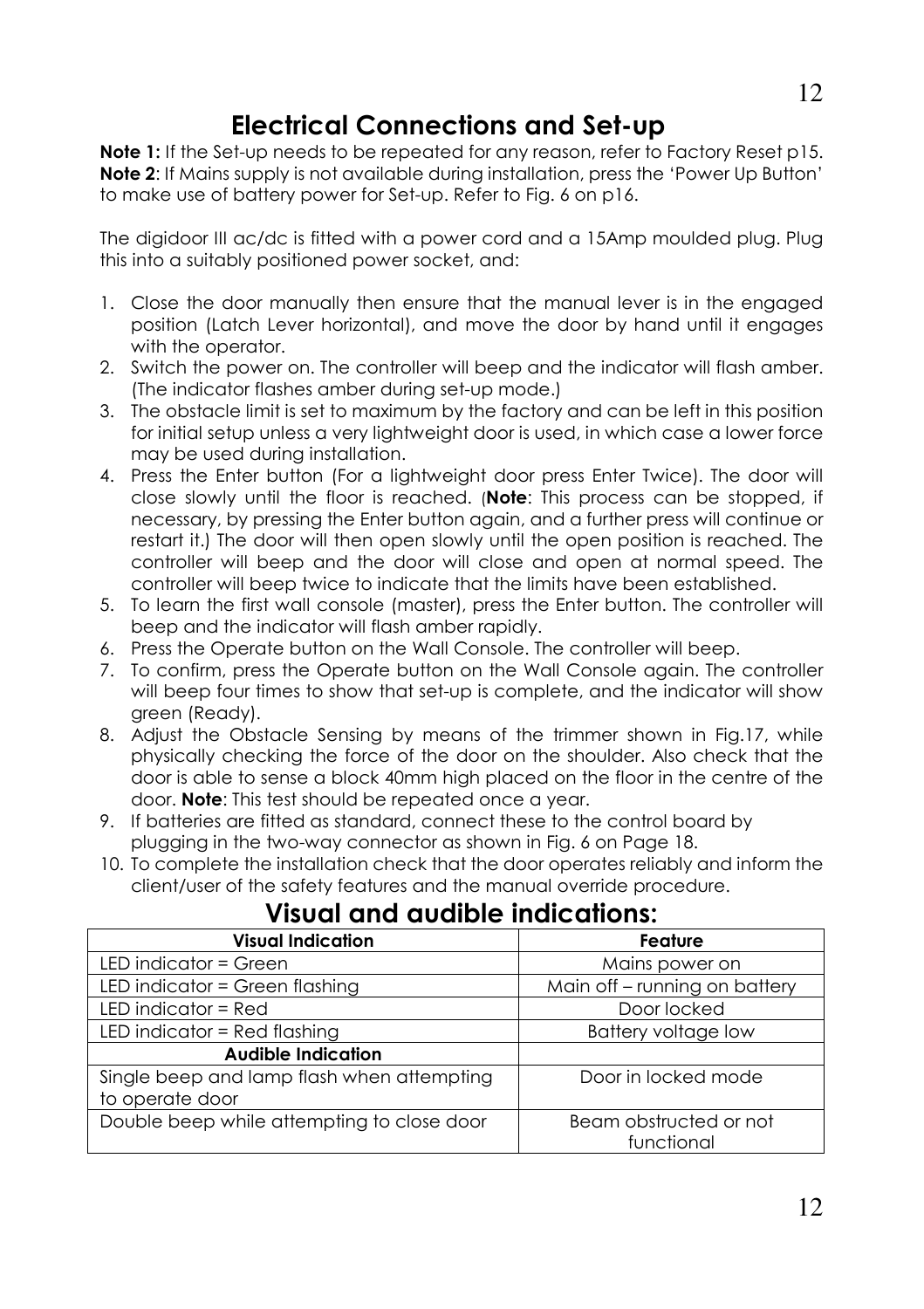## Wireless Wall Console

#### Mounting the Wireless Wall Console

Using the screws and screw-plugs provided, mount the Wall Console to the wall in a convenient position, out of the reach of children.

**Note!** Only the first wall console (master) will enable the user to record transmitters and complete the erase all function described on page 16.



### Auto-close function:

To enable the Auto-close function remove the jumper marked "A-Close" on the control board. This function will close the door (from any position) after a period of 30 seconds. The lamp will flash and the buzzer will sound for a 10 second period prior to closing to warn the user. If beams are fitted and the beam is interrupted during this period the 30 second timer will re-start the timer. The timer will also reset if the user operates a control input (remote/wall console) during the warning flash period. To override the auto-close function, stop the operator in any position and apply the

lock function on the wall console.

The operator has a built in safety function that will disable the auto-close function after sensing three successive obstacles while attempting to close the door. Once the obstacle has been removed and the door fully closed the Auto-close function will re-enable automatically.

WARNING: It is strongly recommended that the Auto-close function only be activated if safety beams are fitted.

For jumper location see p15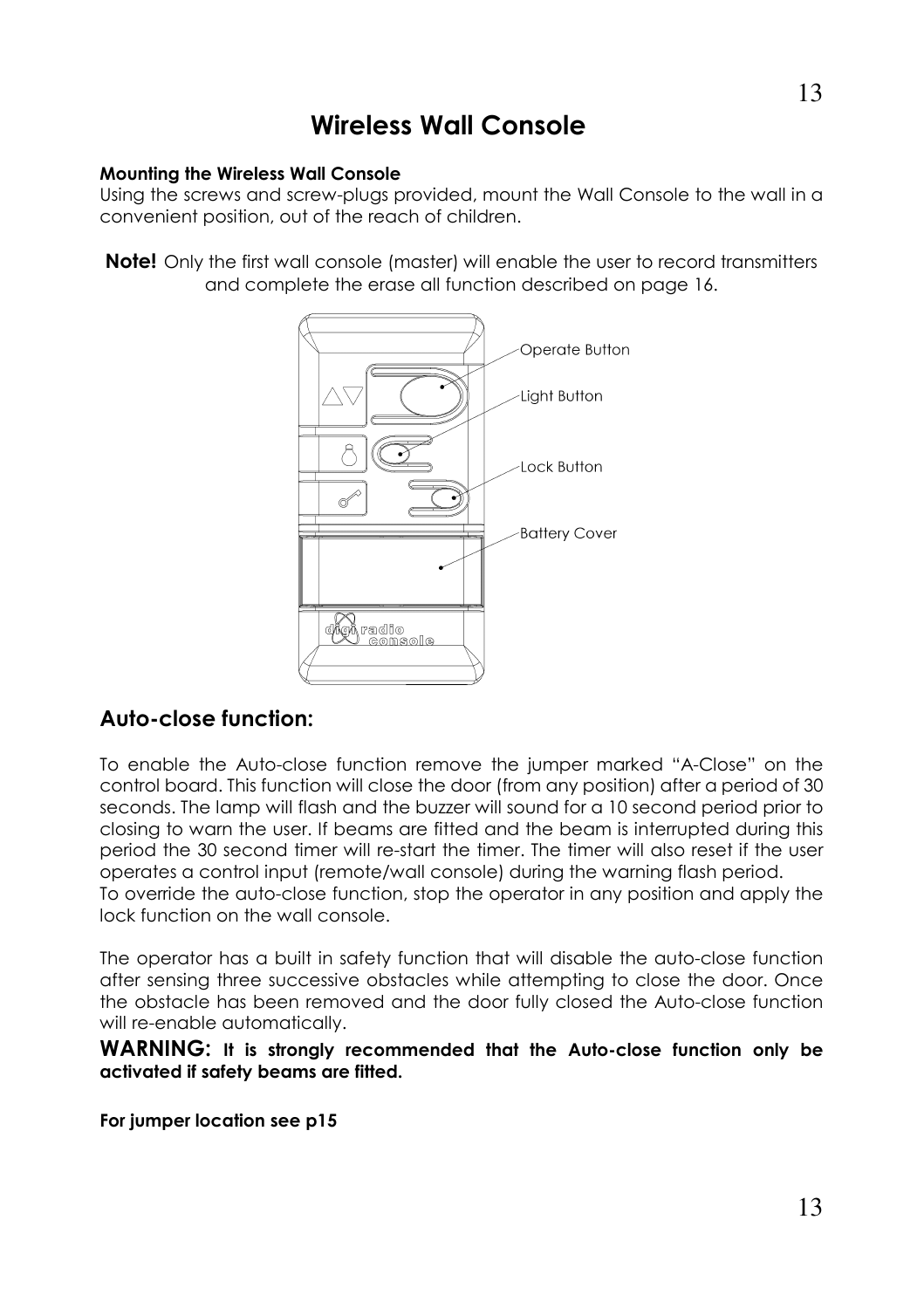### Lock function:

The operator can be locked from the wireless wall console by pressing the lock button. When locked the LED indicator on the operator will turn to RED. If any user tries to open the door the light will flash once and the buzzer will beep once to indicate that the door is locked. To unlock press the lock button o the wall console. The lock function also overrides the auto-close function when selected.

## **Factory reset**

If the installation setup has to be repeated for any reason, a factory reset can be performed to return the operator to its original factory default state. This procedure also erases the master wireless wall console learned during step 5, but not the ekey remotes that have been recorded.

- 1. Remove power (including battery power if fitted.) (The Batteries may be disconnected by unplugging the 2-way connector on the battery charger board.)
- 2. Hold the "Enter" button while re-applying the power. The operator will travel to the closed direction for a period and stop.
- 3. All limit settings and the master wall console are erased.
- 4. Remove all power again and re-start the setup procedure.

# Using the digidoor III ac/dc on-Board Receiver

### Digi e Key

The Digi e-key receiver is incorporated into the digidoor III ac/dc control board. Each Digi e-key transmitter has a unique identity, which, together with the hopping code, must be recorded by the on-board receiver before the system will function.

### Recording a new transmitter via the Wall Console

- 1. With power on, if need be, turn the light off using the light toggle button.
- 2. Press and hold the light toggle button. The light will come on and after 5 seconds go off.
- 3. Release the button and the light will come on again.
- 4. Within 30 seconds, press the required button on the Digi-e key transmitter. The light on the digidoor III ac/dc will go off.
- 5. To confirm, press the same button on the transmitter again and the light on the digidoor III ac/dc will flash four times. The transmitter is ready for use. Repeat the above for additional transmitters. If the memory limit of 28 transmitters is reached the control board will beep for 4 seconds to indicate full and return to normal operation.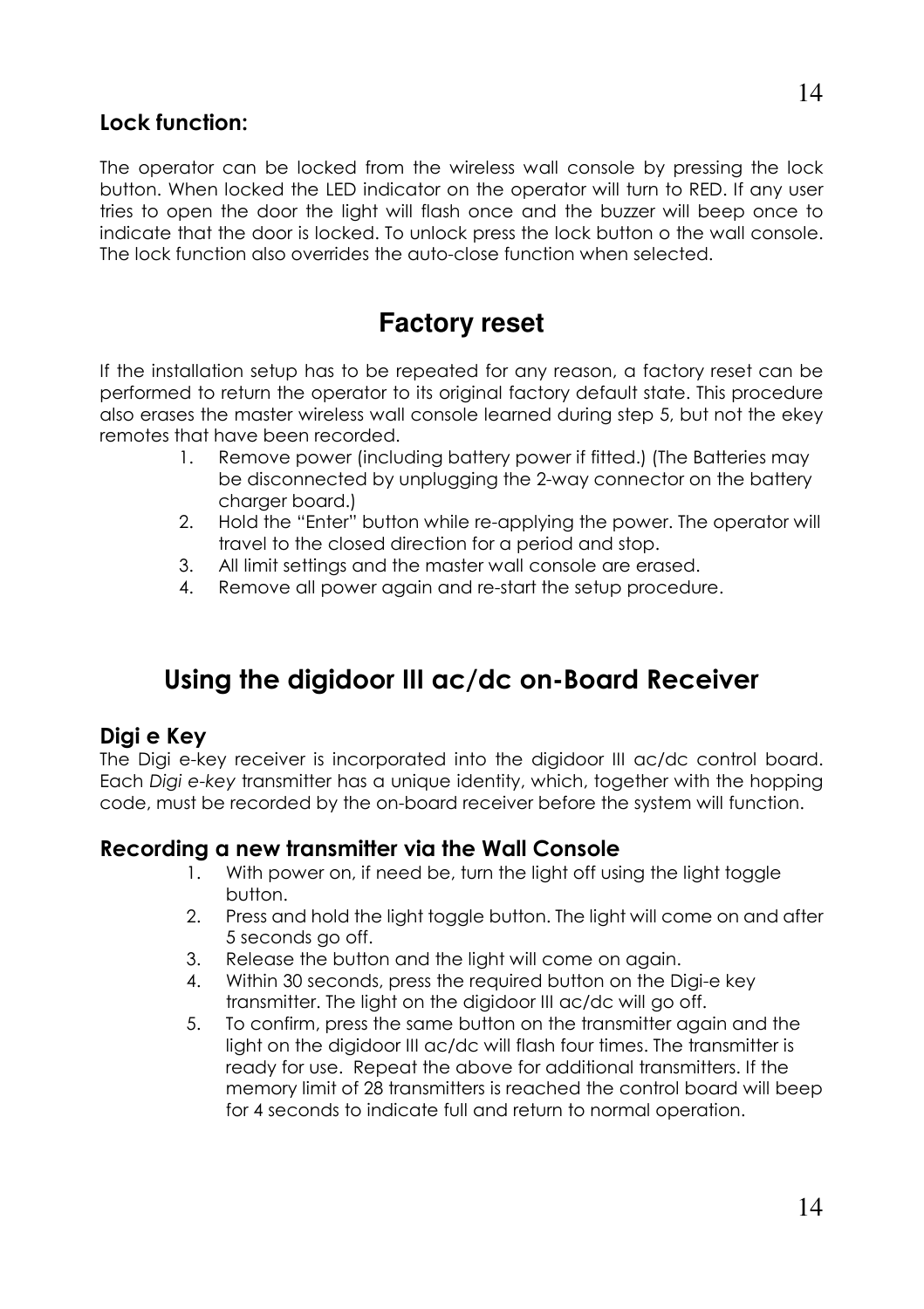Note! The on-board receiver can store 28 separate e-key transmitters, using different buttons on each. An attempt to record the 29th transmitter will be ignored, followed by a four second beep.

If a transmitter is lost or stolen, it is important that the "Erase all" function is carried out to clear the receiver memory.

When recording, press the transmitter within 30s or the digidoor III ac/dc will revert to normal operation. If a transmitter battery is low, the LED on the transmitter will flash. The receiver will respond to a single button per handheld transmitter. When a different button is recorded, it will replace the previous button for that transmitter.

### Erasing Transmitters

**Warning!** This function removes all of the e-key Transmitter codes that have been recorded but not the master wireless wall console recorded during installation.

- 1. With power on, if need be, turn the light off using the light toggle button.
- 2. Press and hold the light toggle button. The light will come on and after 5 seconds go off. Keep holding the light toggle button. After a further five second the light will flash 6 times to confirm that a complete erase has taken place. Only the master wireless wall console will remain functional after this process.

### Note! To erase the master wireless wall console see Factory reset page 14



External connections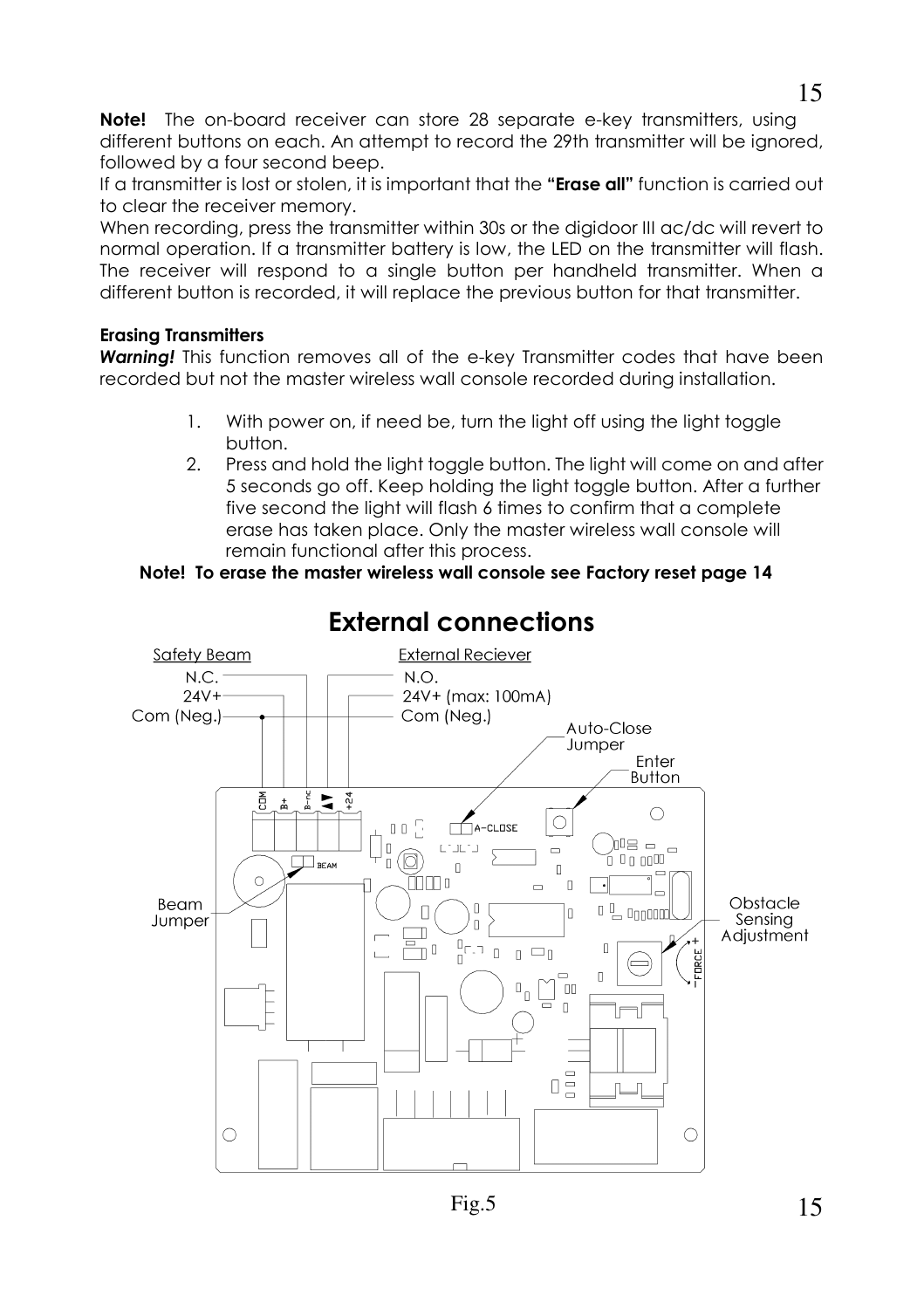## **Accessories**

### Battery backup

The digidoor III ac/dc has an optional battery backup feature which will allow operation during power failures. The battery feature can be fitted as standard or fitted as an option at a later stage. The battery backup feature allows at least 10 opening and closing cycles of the door during a power failure.

The amount of operations will depend on the door running load as well as the battery reserve remaining in the batteries after an extended power failure. The battery reserve will allow operation of the door up to 24hrs after a power failure has occurred depending on the amount of usage during that time.

The battery charger and control board use advanced electronics to minimize the drain on the battery during power failures and has a low voltage battery cut-out feature which will disconnect the battery when the reserve power in the battery reaches a pre-determined level. This extends the battery life and reduces the battery re-charge time (<6 hours) once the mains power is returned.

Fitting of external equipment drawing power from the digidoor III ac/dc such as external receivers will significantly reduce the standby time and the amount of operations of the battery backup, however fitting of safety beams will not affect these since the beam supply is only active when the door is in use or not closed.

Note: If Mains supply is not available during installation, press the 'Power Up Button' to make use of battery power for Set-up.



Fig.6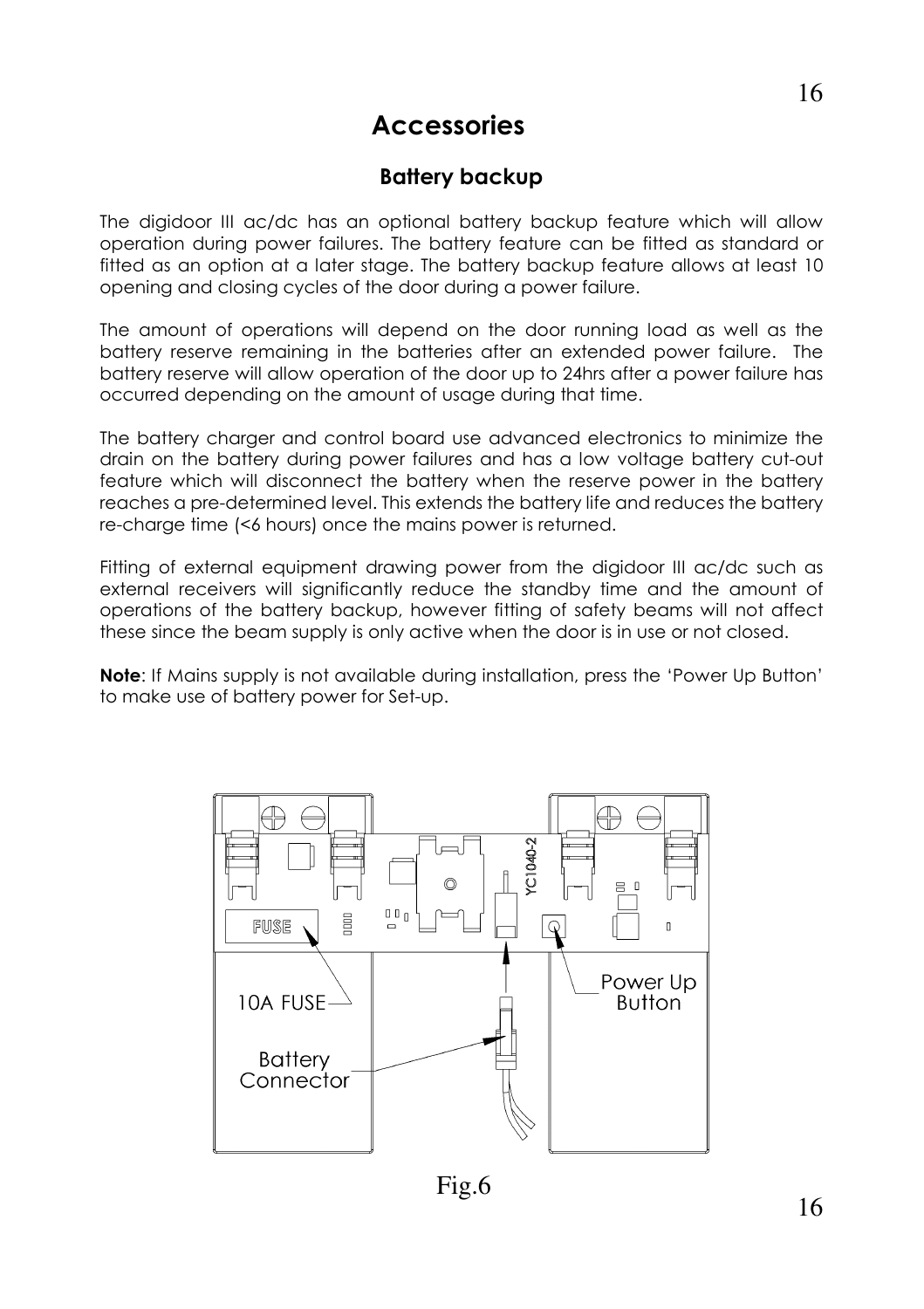### Emergency Key Release



The emergency key release is required where a garage has no service door. The key release allows the door to be manually released from the outside in the case of a power failure or low battery condition.

#### Safety Beams

Safety beams are comprised of two units, which may be mounted on either side of the doorway. The opposing faces to which the units are to be mounted should be reasonably parallel. **Important!** Choose a suitable mounting height, low enough to protect toddlers and pets, but not lower than the underside of a typical motor vehicle. The wire to the Safety beams may be placed in the groove on top of the strut and wired through the spare grommet into the power head. To enable the safety beams after installation and wiring is complete, remove the jumper marked "BEAM" on the control board. Refer to Fig.5 on Page 16.

Note: If an attempt is made to close the door while the beam is obstructed, the operator will beep twice to indicate that the beam is obstructed and the door cannot close.